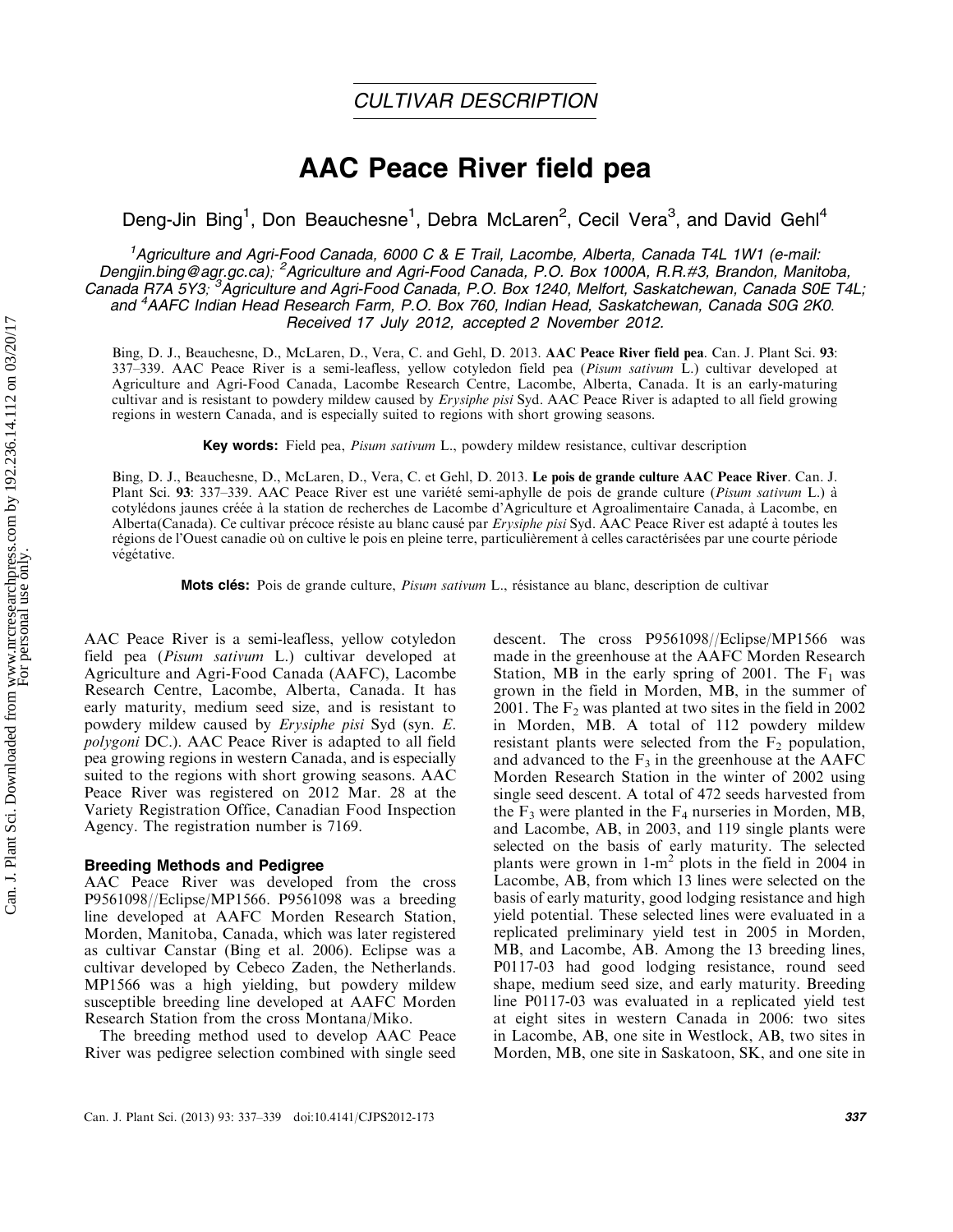Swift Current, SK. It was further purified by rogueing off-type plants in the seed increase nurseries in Lacombe, AB, and Morden, MB, in 2007. Line P0117-03 was entered into the 2008 -2009 Western Canada Field Pea Cooperative Registration Test-B as entry MP1864, and evaluated at a total of 20 station-years. The test locations were Fort St. John, BC; Barrhead, Namao and Lacombe, AB; Scott, Outlook, Rosthern, Saskatoon, Melfort and Indian Head, SK; Brandon and Morden, MB. The pre-breeder seed of AAC Peace River was derived from a single  $F_8$  line, and the first breeder seed was produced in the F 9 .

### **Performance**

In the Pea Cooperative Registration Test over 20 station-years, the yield of AAC Peace River was similar to the yield of the check cultivar Eclipse, but it was 8% lower than the yield of Cutlass (Table 1). AAC Peace River was significantly earlier in maturity than Eclipse and Cutlass by 6 and 4 d, respectively. It had a plant height of 71 cm, similar to the check cultivars. AAC Peace River had a lodging resistance score of 4, similar to Cutlass, but higher than Eclipse.

### Other Characteristics

Thousand-seed weight of AAC Peace River was 222 g, significantly smaller than that of Eclipse and Cutlass by 25 and 14 g, respectively. The small seed size can be an advantage in pea production because it can reduce the seed cost for planting. The seed shape of AAC Peace River was less spherical than that of Eclipse and Cutlass. AAC Peace River was similar to the check cultivars in seed coat breakage. The seed protein content of AAC Peace River was 22.5%, similar to Cutlass, but significantly lower than Eclipse (24.1%).

As part of the Pea Cooperative Registration Test, AAC Peace River was evaluated in a disease nursery at AAFC Morden Research Station in 2008 and 2009 for its reactions to mycosphaerella blight [casused by Mycosphaerella pinodes (Berk. & Blox.) Vestergr.], powdery mildew and fusarium wilt [caused by race 2 of Fusarium oxysporum Schlecht. emend. Snyd. & Hans. f. sp. pisi (van Hall) Snyd. & Hans]. AAC Peace River had an average disease core of 6.0 for mycosphaerella blight, similar to the check cultivars. AAC Peace River was resistant to powdery mildew, similar to Eclipse and Cutlass. Fusarium wilt score was rated as the percentage of wilted plants at the stage of early pod formation. AAC Peace River had an average disease infection score of 22.2%. It should be noted that the fusarium infection sores varied considerably between the 2 yr for both AAC Peace River and the check cultivars. In 2008 AAC Peace River and Eclipse were highly susceptible whereas Cutlass was moderately susceptible. In contrast, AAC Peace River and the check cultivars had little disease infections in 2009. Thus, it appears that AAC Peace River is susceptible to fusarium wilt. Thus, growers are advised to take appropriate measures to mitigate

|                                                       | Table 1. Agronomic performance, seed quality and disease resistance of AAC Peace River and the check cultivars in the 2008–2009 Field Pea Co-operative Registration Test |               |                             |                  |                    |               |                                  |                            |               |              |      |                                     |                 |
|-------------------------------------------------------|--------------------------------------------------------------------------------------------------------------------------------------------------------------------------|---------------|-----------------------------|------------------|--------------------|---------------|----------------------------------|----------------------------|---------------|--------------|------|-------------------------------------|-----------------|
|                                                       |                                                                                                                                                                          |               |                             |                  |                    |               |                                  | $\rm{MB}$ (1–9) $^{\rm t}$ |               | $PM (1-9)^s$ |      | $FW (%)^r$                          |                 |
|                                                       | Yield (kg ha <sup>-1</sup> ) DTM (d) <sup>z</sup>                                                                                                                        |               | Height $(cm)y$ PHL $(1-9)x$ | TSW <sup>w</sup> | Shape <sup>v</sup> |               | SCB (%) <sup>v</sup> Protein (%) | 2008                       | 2009          | 2008         | 2009 | 2008                                | 2009            |
| <b>AAC</b> Peace River                                | 5264                                                                                                                                                                     |               |                             |                  |                    |               | 22.5                             |                            |               |              |      |                                     |                 |
| Eclipse (CK)                                          |                                                                                                                                                                          | $\frac{3}{2}$ |                             | 225<br>236       |                    |               |                                  | 9.0                        | 3.7           |              |      | 4 4 1 2 4<br>4 4 1 2 4<br>4 4 1 2 4 | ていのう<br>2019 10 |
| Cutlass (CK)                                          | 5228                                                                                                                                                                     | $\Xi$         |                             |                  |                    | 3.3           | 24.1                             | 8.3                        | $\frac{0}{4}$ |              |      |                                     |                 |
| $LSD(p = 0.05)$                                       | 288                                                                                                                                                                      |               |                             |                  |                    |               |                                  |                            |               |              |      |                                     |                 |
| Station-year                                          |                                                                                                                                                                          |               | $\overline{20}$             | $\approx$        | 20.0               | $\frac{8}{8}$ | $\frac{0}{2}$                    |                            |               |              |      |                                     |                 |
| Days to maturity.                                     |                                                                                                                                                                          |               |                             |                  |                    |               |                                  |                            |               |              |      |                                     |                 |
| Plant height (cm).                                    |                                                                                                                                                                          |               |                             |                  |                    |               |                                  |                            |               |              |      |                                     |                 |
| Thousand seed weight (g).                             | $x_{\text{Pre-harvest}}$ lodging score, $1 = \text{upright}, 9 = \text{prostrate}.$                                                                                      |               |                             |                  |                    |               |                                  |                            |               |              |      |                                     |                 |
| seed shape, $1 = \text{round}$ , $5 = \text{cubed}$ . |                                                                                                                                                                          |               |                             |                  |                    |               |                                  |                            |               |              |      |                                     |                 |
|                                                       | $Mycoshacella blight$ , $0 = no disease$ , $9 = whole plant severely blighted$                                                                                           |               |                             |                  |                    |               |                                  |                            |               |              |      |                                     |                 |
|                                                       | Powdery mildew, $0 =$ no disease, $9 =$ whole plant severely mildewed<br>Fucation wilt percentage of the wilted plants                                                   |               |                             |                  |                    |               |                                  |                            |               |              |      |                                     |                 |

rFusarium wilt, percentage of the wilted plants.

Fusarium wilt, percentage of the

wilted plants